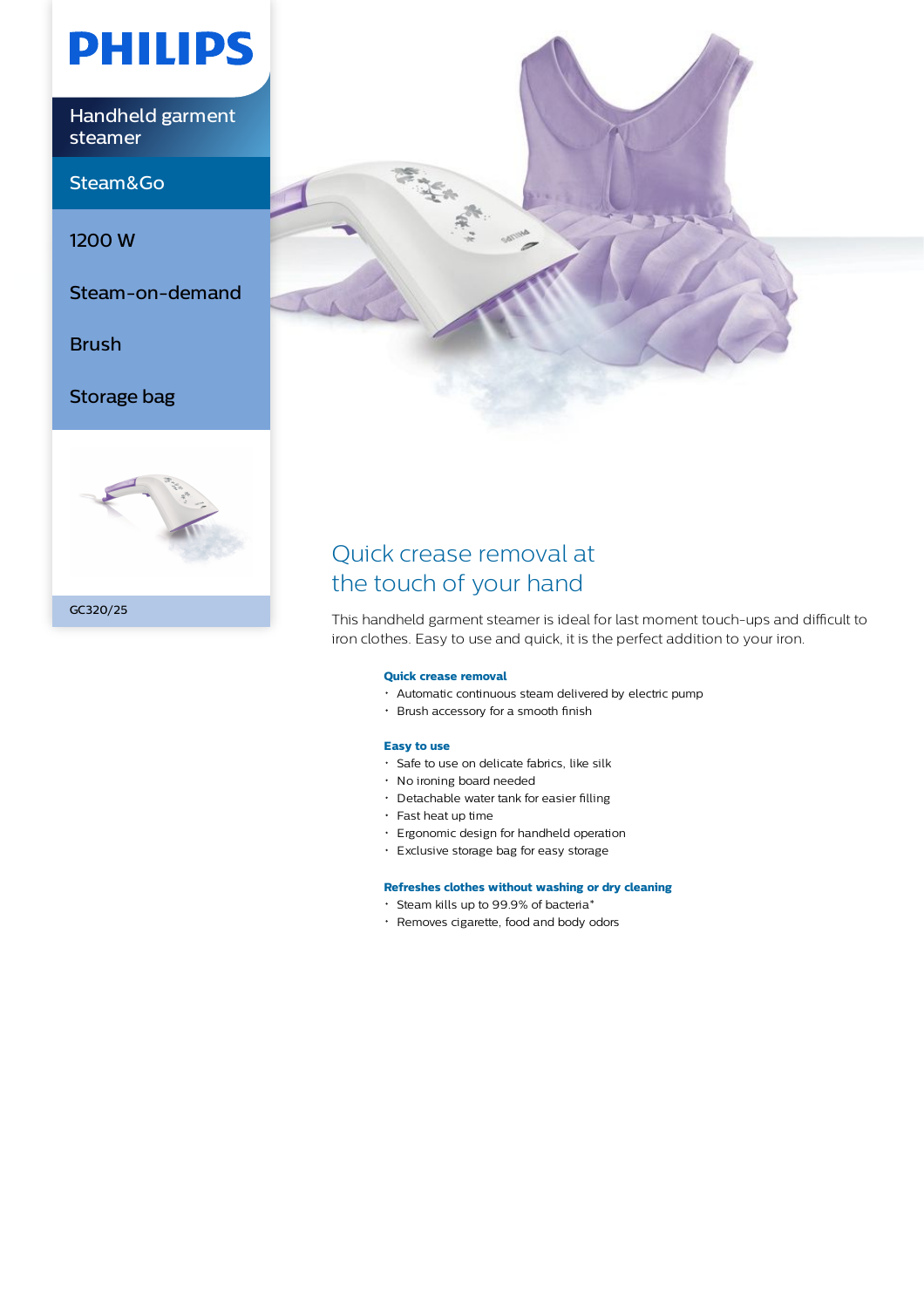# **Highlights**

#### **No ironing board needed**



By using the steamer you do not need an ironing board anymore, which makes ironing hassle-free.

#### **Automatic continuous steam**



Electric pump provides continuous steam for easy and quick crease removal.

### **Brush accessory**



Use the brush accessory with thicker garments like coats for better steam penetration and a smoother finish.

# **Detachable water tank**



Detachable water tank for easier filling.

#### **Ergonomic design**



The handheld steamer is light and comfortable to use thanks to the ergonomic and compact design. Just press the trigger and quickly remove creases with continuous steam.

### **Steam kills bacteria**



Hot steam kills up to 99.9% of bacteria on clothes and helps delaying washing or dry cleaning\*.

**Exclusive storage bag**



Use the supplied storage bag to store the handheld steamer after usage or to take along with you during your travels.

#### **Fast heat up time**



The steamer is ready to use within seconds.

#### **Removes unwanted odors**



Powerful steam removes cigarette, food and body odors.

#### **Safe on all garments**

The steamer is safe to use on all fabrics. It is a great solution for delicate fabrics like silk.